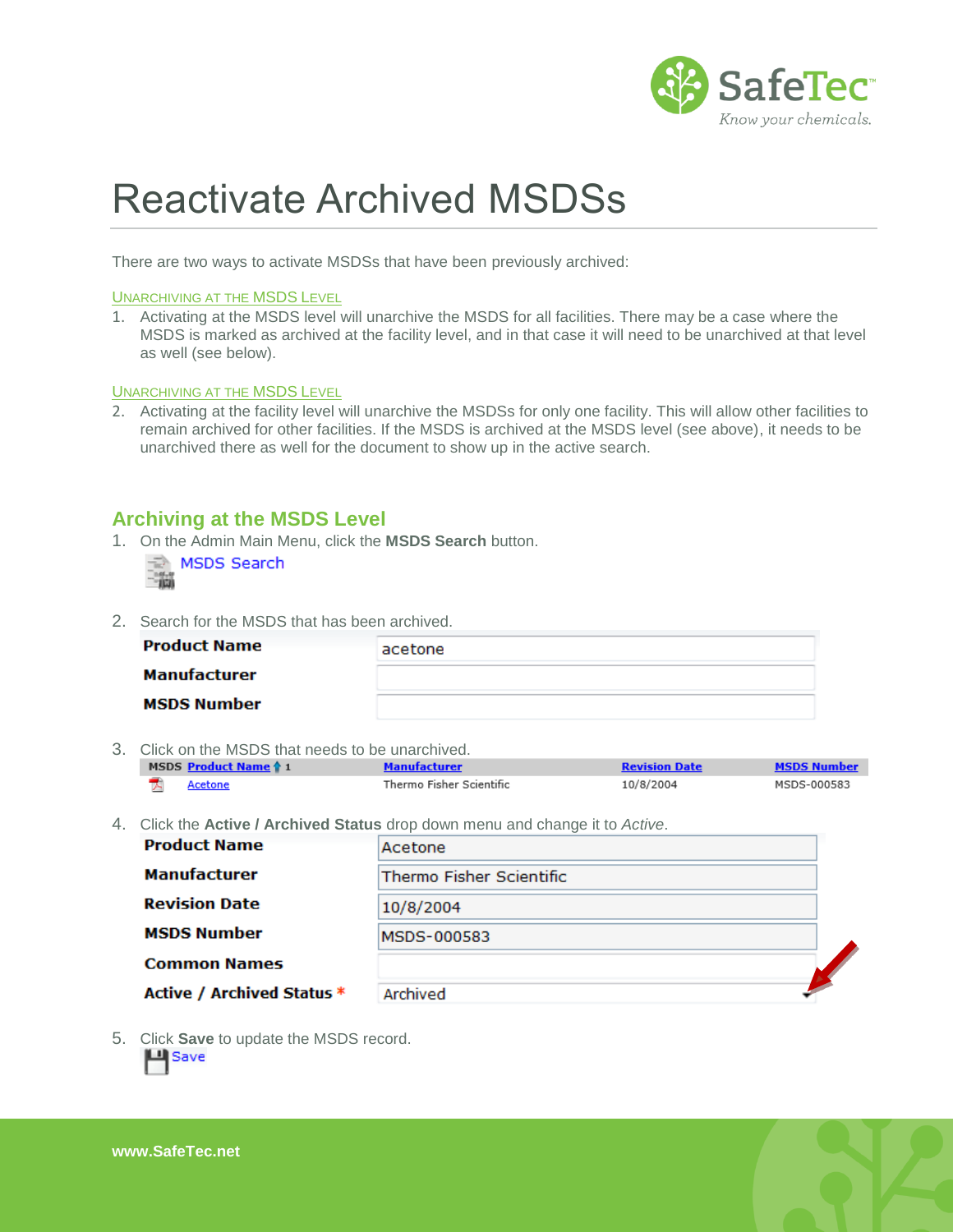

## **Unarchiving at the Facility Level**

1. On the Admin Main Menu, click the **MSDS Search** button. MSDS Search



2. Click on the MSDS that needs to be reactivated.

| <b>Product Name</b> | acetone |
|---------------------|---------|
| Manufacturer        |         |
| <b>MSDS Number</b>  |         |

3. Click on the MSDS that needs to be unarchived.

| MSDS Product Name 4 1 | Manufacturer             | Revision Date |             |
|-----------------------|--------------------------|---------------|-------------|
|                       | Thermo Fisher Scientific | 10/8/2004     | MSDS-000583 |

4. In the MSDS Facilities section click **Edit**.

| <b>MSDS Facilities</b> |                       |                       |                 |  |  |
|------------------------|-----------------------|-----------------------|-----------------|--|--|
| 图 Export to Excel      | <b>Solut</b> Edit     |                       |                 |  |  |
| <b>Facility</b>        | <b>Sub Location 1</b> | <b>Sub Location 2</b> | <b>Archived</b> |  |  |
| Facility A             | Room 1                |                       |                 |  |  |
| Facility B             |                       |                       |                 |  |  |
| Facility C             |                       |                       |                 |  |  |
| Facility D             |                       |                       | $\checkmark$    |  |  |

5. Click the **Edit** link next to the facility that needs to be unarchived.

| <b>Edit</b> | <b>Facility Name</b> | <b>Sub Location 1</b> | <b>Sub Location 2</b> | <b>Approval Type</b> | Archived |
|-------------|----------------------|-----------------------|-----------------------|----------------------|----------|
| <b>Edit</b> | Facility A           | Room 1                |                       |                      |          |
| <b>Edit</b> | cility B             |                       |                       |                      |          |
| <u>Edit</u> | acility C            |                       |                       |                      |          |
| Edit /      | Facility D           |                       |                       |                      | v        |